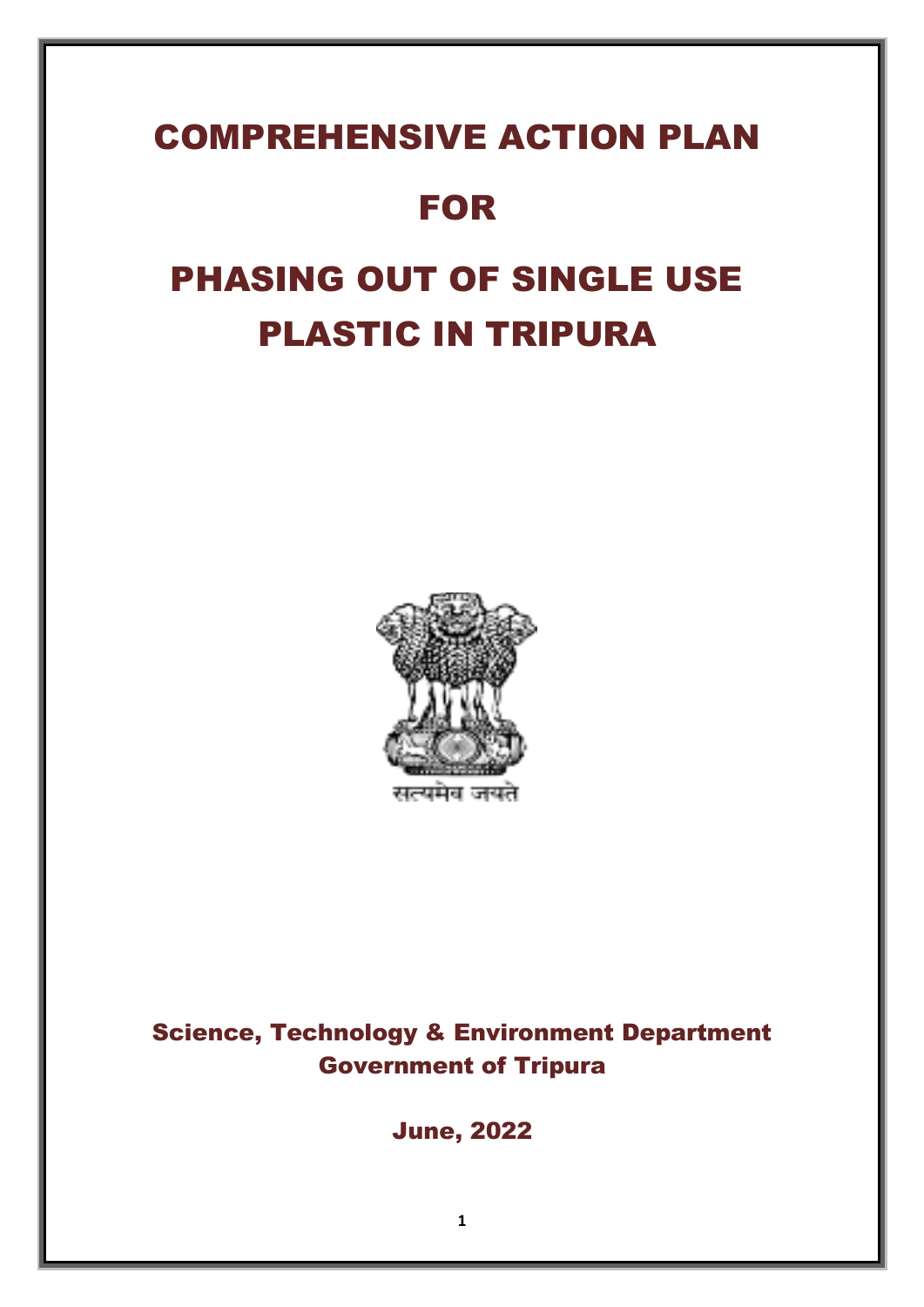#### **1.0 Introduction:**

Single Use Plastics referred to as disposable plastics (use and throw items), are commonly used for plastic packaging and include items intended to be used only once before they are thrown away or recycled. These include, among other items, carry bags, food packaging, bottles, straws, containers, cups and cutlery.

Plastic waste, especially littering of single use plastic, pose severe environmental problems, moreover, there is frequent water logging of different areas due to blockage of drains and canals by plastic waste.

Over the years, the widespread concern over single use plastic litter has necessitated the need for a strategic approach for its sustainable management.

Plastic poses distinct risks to human health, arising from both exposures to plastic particles themselves and associated chemicals. Plastic persists and causes serious damage to environment during its complete life cycle, beginning from production to its usage, to its disposal process. Being composed of toxic chemicals and most importantly a non-biodegradable substance, plastic pollutes environment, especially air and water. The harmful effects of plastic on aquatic life are devastating and accelerating. Plastic also reduces soil fertility.

#### **2.0 Background:**

Ministry of Environment, Forest and Climate Change, Government of India issued a notification on August 12, 2021 regarding ban on the manufacture, use, sale import and handling of Single Use Plastic items from July 1, 2022.

The manufacture, import, stocking, distribution, sale and use of following single use plastic, including polystyrene and expanded polystyrene, commodities shall be prohibited with effect from the 1st July, 2022:

(a) ear buds with plastic sticks, plastic sticks for balloons, plastic flags, candy sticks, ice-cream sticks, polystyrene [Thermocol] for decoration;

(b) plates, cups, glasses, cutlery such as forks, spoons, knives, straw, trays, wrapping or packing films around sweet boxes, invitation cards, and cigarette packets, plastic or PVC banners less than 100 micron, stirrers.

An office memorandum F.No.17/6/2021-HSM dated 08/07/2021 has been received from Ministry of Environment, Forest & Climate Change with reference to PRAGATI meeting held on 24/02/2021 on elimination of Single Use Plastic. The Special Task Force may prepare the Comprehensive Action Plan on praising out of Single Use Plastic in Tripura and communicate the same to the Ministry.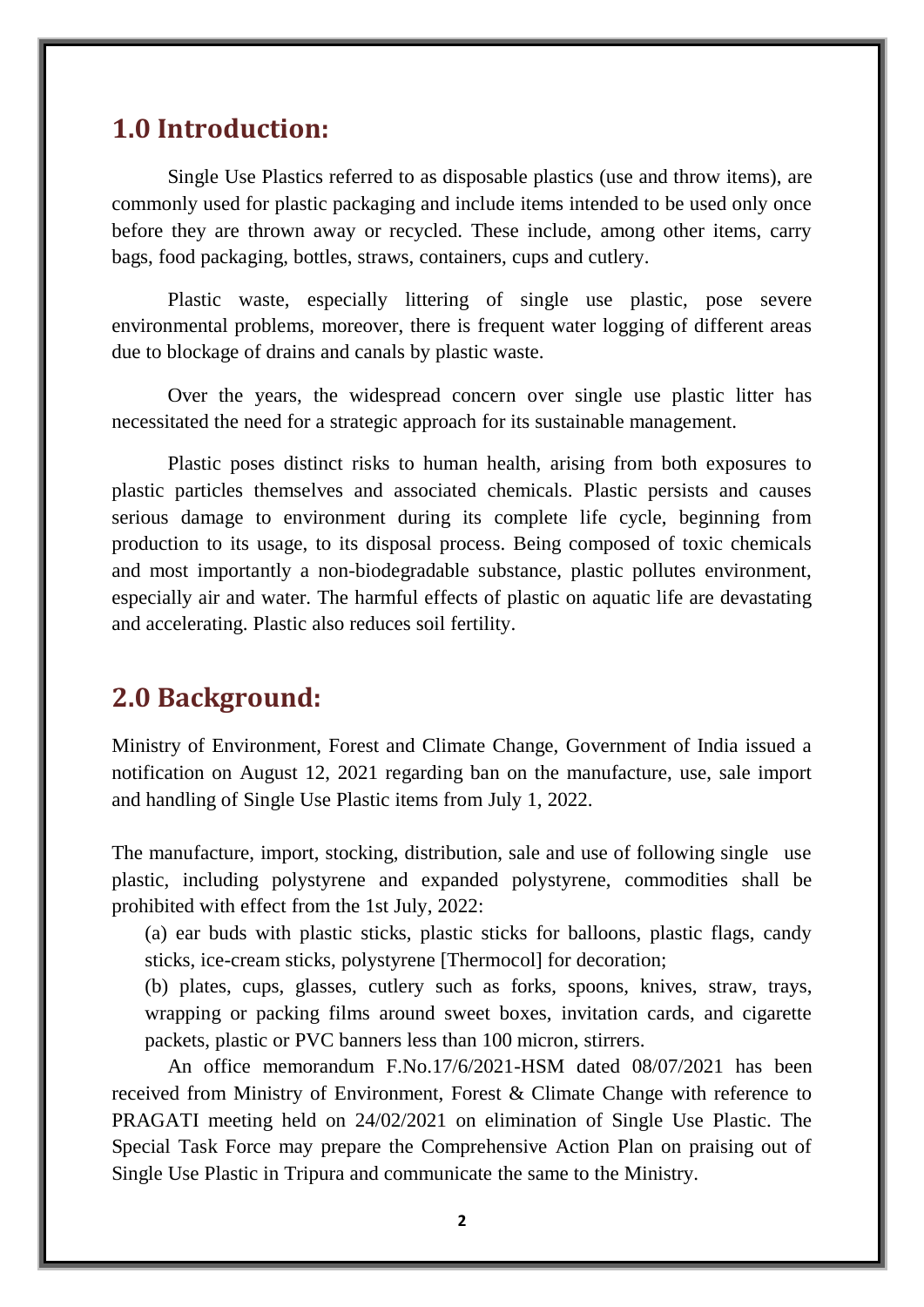### **3.0 Already Banned SUP Items:**

In exercise of the powers conferred by the Section-5 of Environment (Protection) Act, 1986, the Government of Tripura had imposed a complete ban on the manufacture, import, storing, transport, sale and use of plastic carry bags in the whole State vide Notification No F.8(30)/DSTE/ENV/Pt-II/1679-97, dated – 10/03/2015 as follows:

- No person including a shopkeeper, vendor, wholesaler or retailer, trader, hawker or fehriwala (i.e., which shall include all kinds of hand pushed/pulled carts which are used to sell various commodities), shall sell or store or use any kind of plastic carry bags for storing or dispensing of any eatable or noneatable goods or materials.
- No person shall manufacture, import, store, sell or transport any kinds of plastic carry bags (including that of Poly Propylene, Nonwoven fabric type carry bags) in the whole of State of Tripura.
- No person shall use any kind of plastic cover or plastic sheet or plastic film or plastic tube to pack or cover any book including magazine and invitation card or greeting card.

Subsequently, on 04/06/2018, a notification was issued by the State Government vide No. F.8(30)/DSTE/ENV/Pt-II/3890-3908 for realizing Pollution cost from the violators of the direction issued vide Notification mentioned in para 1 and the same was amended on 04/10/2019.

## **4.0 Actions Taken so far as per Plastic Waste Management Rules, 2016 as well as phasing out of Single Use Plastic:**

- i) For monitoring, and effective implementation of Plastic Waste Management Rules, 2016, State Level Advisory Committee (SLAC) under the chairmanship of the Secretary, UDD and District Level Committee under the chairmanship of the DMs were constituted.
- ii) Meetings were organized with representatives of different bazar committees, representatives of different NGOs/ voluntary organizations/ SHGs in connection with implementation of the plastic carry bag ban order, penalty provisions for violations, and finding out alternatives of plastic carry bags.
- iii) Several awareness programmes have been organised throughout the state involving 1100 Eco Club Schools & NGOs for implementation of plastic carry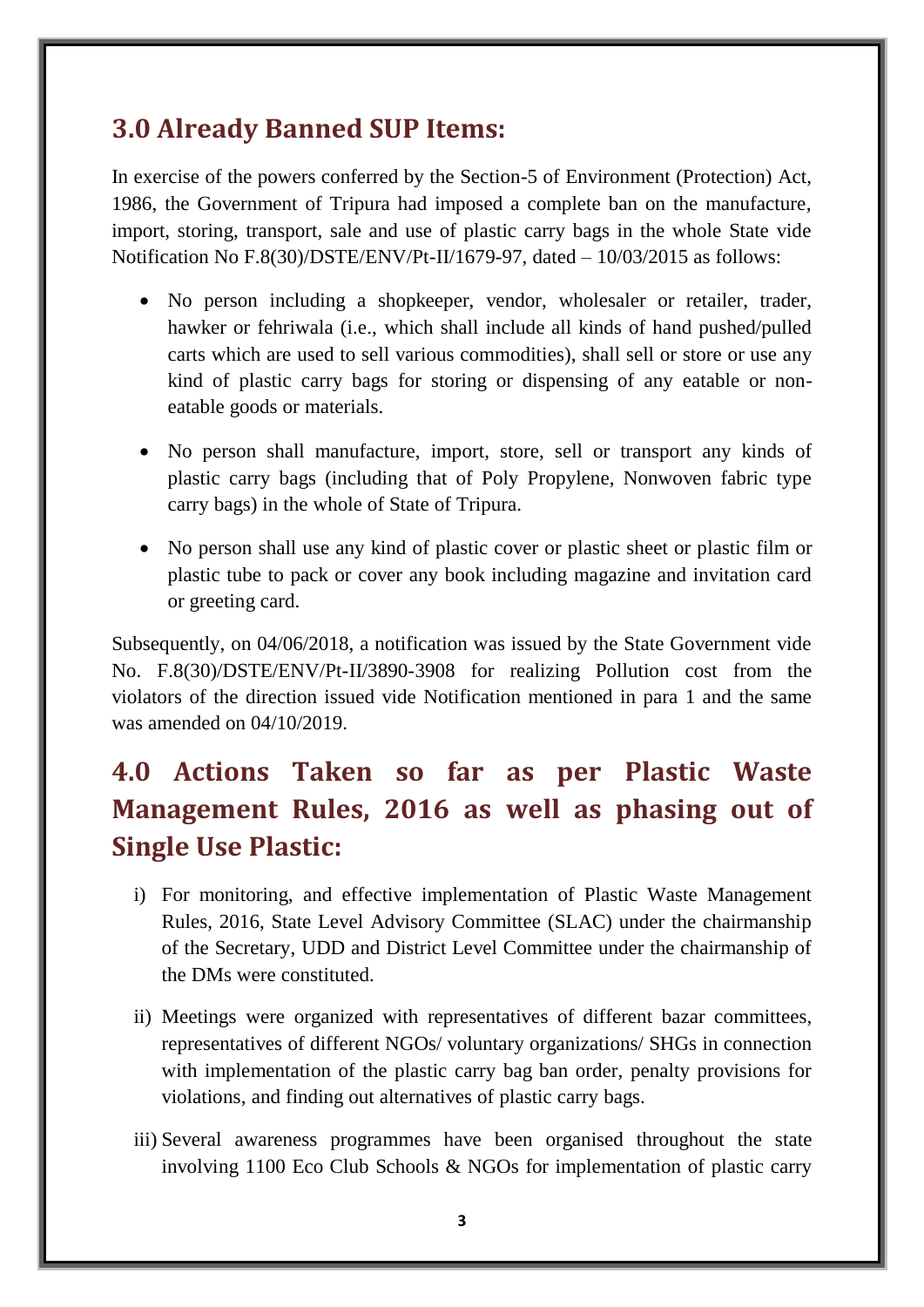bag ban order. The School Education Department instructed for organizing awareness programme by school students.

- iv) Commissioner of Taxes & Excise has been requested to issue necessary instructions to Churaibari & Akhaura Check Posts not to allow import of any kind of plastic carry bag into the State. This requires strict implementation.
- v) A memorandum was issued on 13.11.2019 suggesting all government offices/sub ordinate offices etc. shall be declared as single use plastic free by banning single use plastic items/disposable plastic items.
- vi) Hon'ble Chief Minister chaired the meeting of AGRAGATI (Assuring Good and Responsive Governance with timely Implementation) on 21/09/2019 and 09.09.2020. One of the agenda of the said meeting was "Ban on single use plastic products".
- vii) 65 Nos. of Hoardings are being installed at railway stations, airports, markets, tourist places etc. highlighting issues of plastic wastes and cleanliness by TSPCB.
- viii)Survey works on inventorisation of Single Use Plastic wastes generation in all ULBs is being carried out by the TSPCB.
- ix) In compliance of the NGT order, an Action Plan has been prepared for the State of Tripura for implementation of Plastic Waste Management Rules, 2016 that is under implementation.
- x) For eliminating "Single Use Plastic" in a mission mode, the Government of Tripura vide notification even number dated 11.05.2021 has constituted a "Special Task Force (STF)" to prepare a comprehensive Action Plan for phasing out Single Use Plastics with focus on implementation of provisions of Plastic Waste Management Rules, 2016 and building strong public movement around this issue.
- xi) Moreover, to eliminate the "Single Use Plastic" in a mission mode, the Government of Tripura vide No.F.8(30)/DSTE/ENV/Pt-IV/3456-63 dated 24.05.2021 has designated Urban Development Department and Rural Development Department as nodal departments for urban and rural areas respectively. The above mentioned Departments are responsible for implementation of Action Plan prepared by Special Task Force.
- xii) An Essay competition on "Ill-effects of Single Use Plastics on environment & health" has been organized among the school students for creating awareness among the people as well students.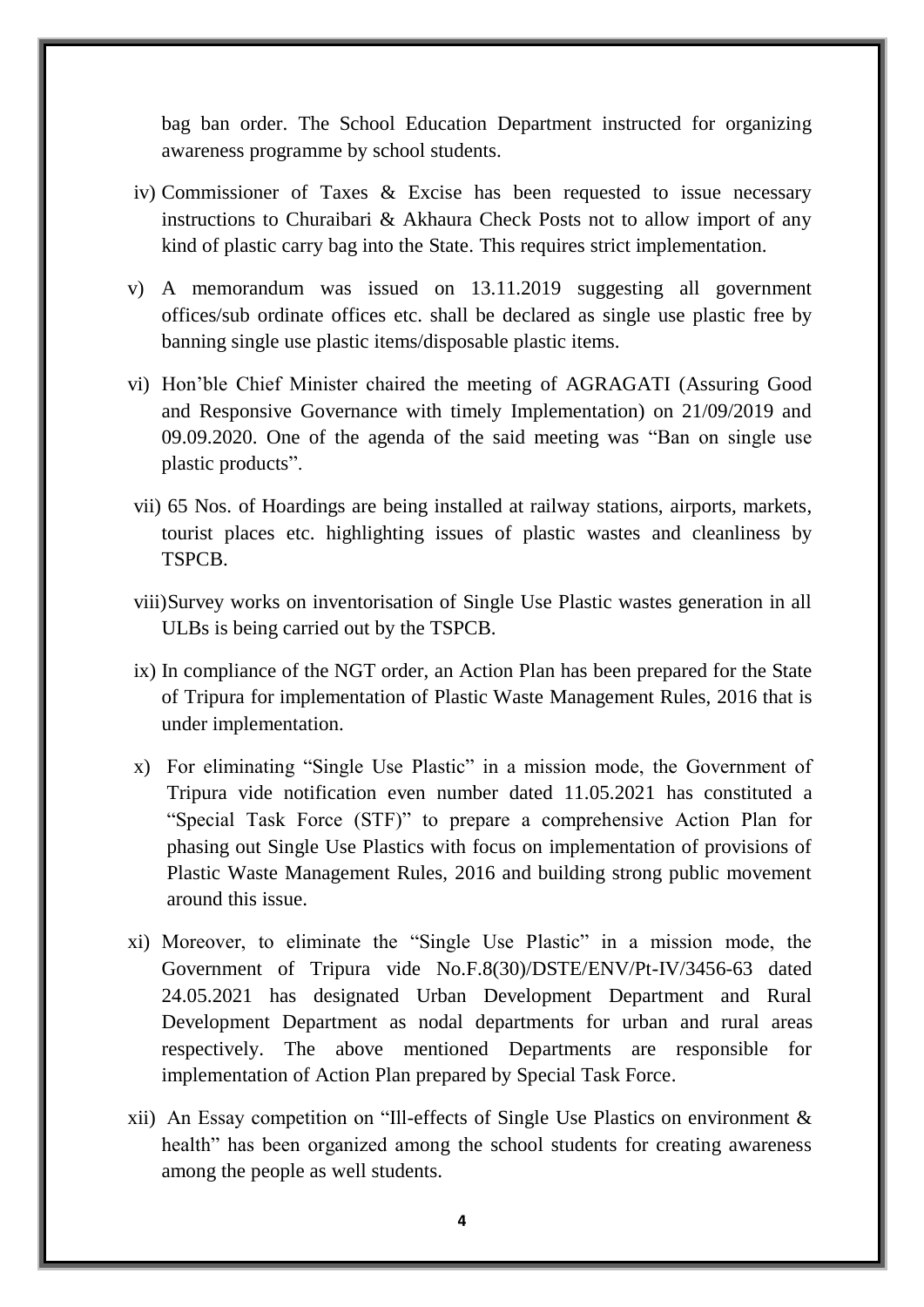xiii)An Audit Team has been constituted by Tripura State Pollution Control Board to conduct regular visit in different Government offices to assess the present level of implementation on the direction issued regarding phasing out of Single Use Plastics.

#### **5.0 Potential For Traders:**

It is the good opportunity for the traders to imports alternatives items of single use plastics. The Industries & Commerce Department should encourage the trading community to introduce and import alternatives of single use plastics items.

#### **6.0 Opportunity for Manufacturers:**

Since single use plastic will be banned from  $1<sup>st</sup>$  July, 2022, the Industries & Commerce Department, Rural Development Department and Skill Development Department should take necessary initiatives for entrepreneurship development for manufacture of alternatives of single use plastic items.

## **7.0 Relaxation on existing banning order of Plastic carry bags:**

In exercise of the powers conferred by the Section-5 of Environment (Protection) Act, 1986, the Government of Tripura had imposed a complete ban on the manufacture, import, storing, transport, sale and use of plastic carry bags in the whole State vide Notification No F.8(30)/DSTE/ENV/Pt-II/1679-97, dated – 10/03/2015.

The Notification No F.8(30)/DSTE/ENV/Pt-II/1679-97, dated  $-10/03/2015$  issued by the Department of Science, Technology & Environment, Government of Tripura is hereby withdrawn. The plastic carry bags will be banned in the state as per the provisions mentioned in the Plastic waste Management Rules, 2016 and as amended till date

#### **8.0 Measurement of Thickness of Plastic carry bags:**

The thickness of plastic carry bags can be measured by using Vernier caliper or Digital Micrometre. The authorised officers for implementation of ban order of single use plastic should take necessary initiatives to purchase these devices to measure thickness of carry bags. The authorised officers should confirm the thickness of plastic carry bags while enforcement.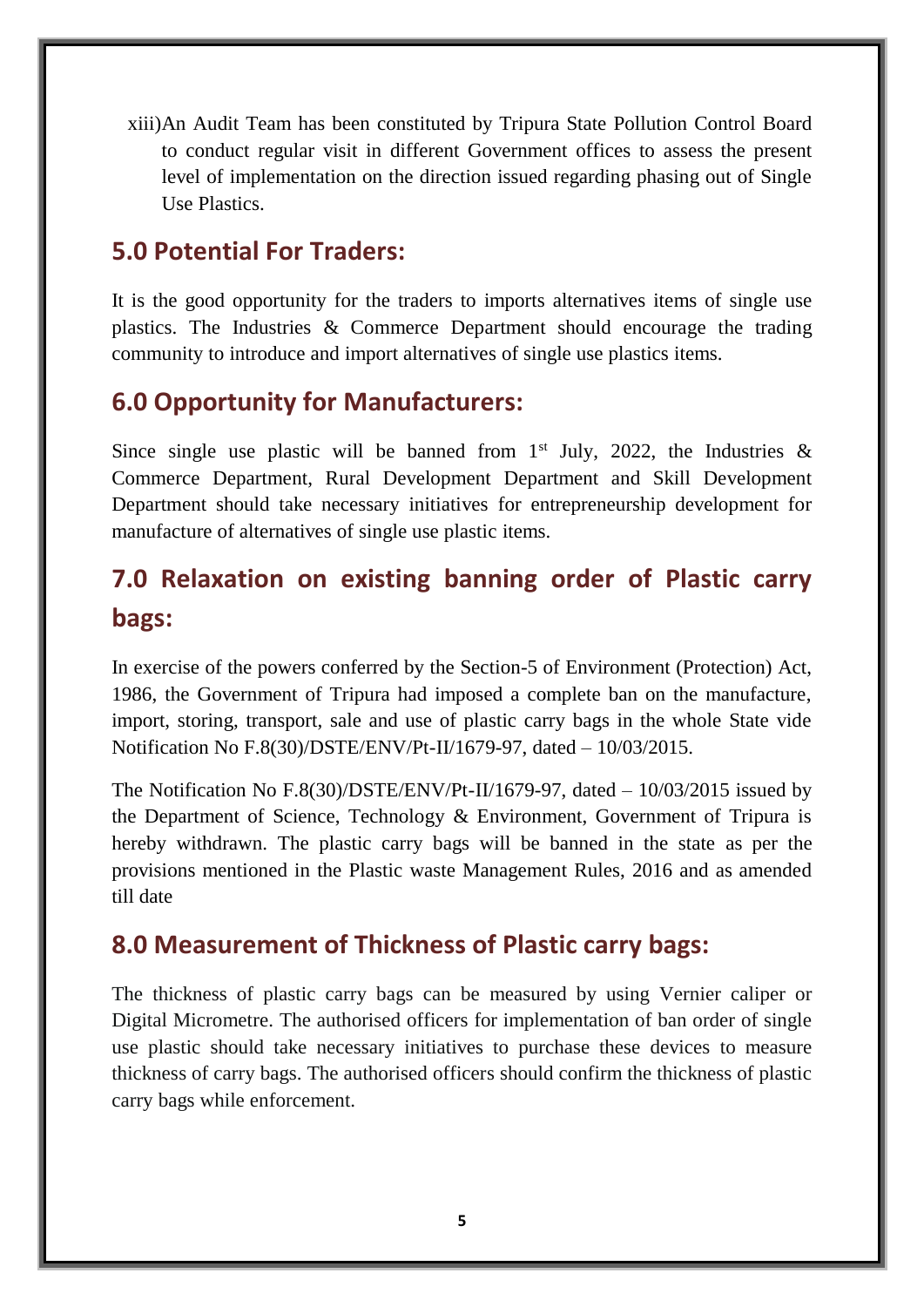# **9.0 Proposed Alternatives of SUP :**

|  |  |  | The proposed alternative of SUP items are as follows: |
|--|--|--|-------------------------------------------------------|
|--|--|--|-------------------------------------------------------|

| SI.<br>No.     | <b>SUP</b> items                                                    | Approx.<br>Qty. of SUP                                     | <b>Proposed</b><br><b>Alternatives of</b>                                                                                                             | Approx. Qty. of<br>items to be           |
|----------------|---------------------------------------------------------------------|------------------------------------------------------------|-------------------------------------------------------------------------------------------------------------------------------------------------------|------------------------------------------|
|                |                                                                     | items used                                                 | <b>SUP</b> items                                                                                                                                      | produced per                             |
|                |                                                                     | per year                                                   |                                                                                                                                                       | year as<br>alternative                   |
| $\mathbf{1}$   | Ear buds with<br>plastic sticks                                     | $12,000$ nos.                                              | Bamboo/<br>wooden sticks                                                                                                                              | 12,000 nos.                              |
| $\overline{2}$ | Plastic sticks for<br>balloons                                      | 5.5 lakhs<br>nos.                                          | Bamboo/<br>wooden sticks                                                                                                                              | 5.5 lakhs nos.                           |
| 3              | Plastic flags                                                       | 50,000 nos.                                                | Paper/Cloth<br>flags                                                                                                                                  | 50,000 nos.                              |
| $\overline{4}$ | Plastic candy<br>sticks                                             | 4.6 lakhs<br>nos.                                          | Bamboo/<br>wooden sticks                                                                                                                              | 4.6 lakhs nos.                           |
| 5              | Ice-cream sticks                                                    | 9,000 Nos                                                  | Bamboo/<br>wooden sticks                                                                                                                              | 9,000 Nos.                               |
| 6              | Polystyrene<br>(thermocol) for<br>decoration                        | $10,000$ kg                                                | Paper/Cloth for<br>decoration                                                                                                                         | 10,000 kg                                |
| $\overline{7}$ | Plastic cup $\&$<br>plates                                          | Plastic<br>$Cup=6$ lakhs<br>nos.<br>Plastic<br>Plates=Nil. | Paper/Mud cup,<br>Plates made of<br>banana, shawl,<br>areca nut leafs                                                                                 | Paper/Mud cup<br>$=6$ lakhs nos.         |
| 8              | Plastic straws                                                      | 41,000 nos.                                                | Bamboo/Paper<br><b>Straw</b>                                                                                                                          | Bamboo/Paper<br>$Straw = 41,000$<br>nos. |
| 9              | Plastic cutlery<br>items such as<br>forks, spoons,<br>knives, trays | 12 lakhs<br>nos. cutlery<br>items                          | Bamboo/<br>wooden forks,<br>spoons, knives                                                                                                            | 12 lakhs nos.<br>cutlery items           |
| 10             | Plastic stirrers                                                    | 5000 nos.                                                  | Bamboo/<br>wooden stirrers                                                                                                                            | 5000 nos.                                |
| 11             | Plastic carry bags                                                  | 70 tons                                                    | Paper bags,<br>clothes bags,<br>jute bags,<br>crochet bags,<br>muslin bags, Bio<br>degradable<br>plastic bags,<br>plastic bags<br>above 120<br>micron | 70 tons                                  |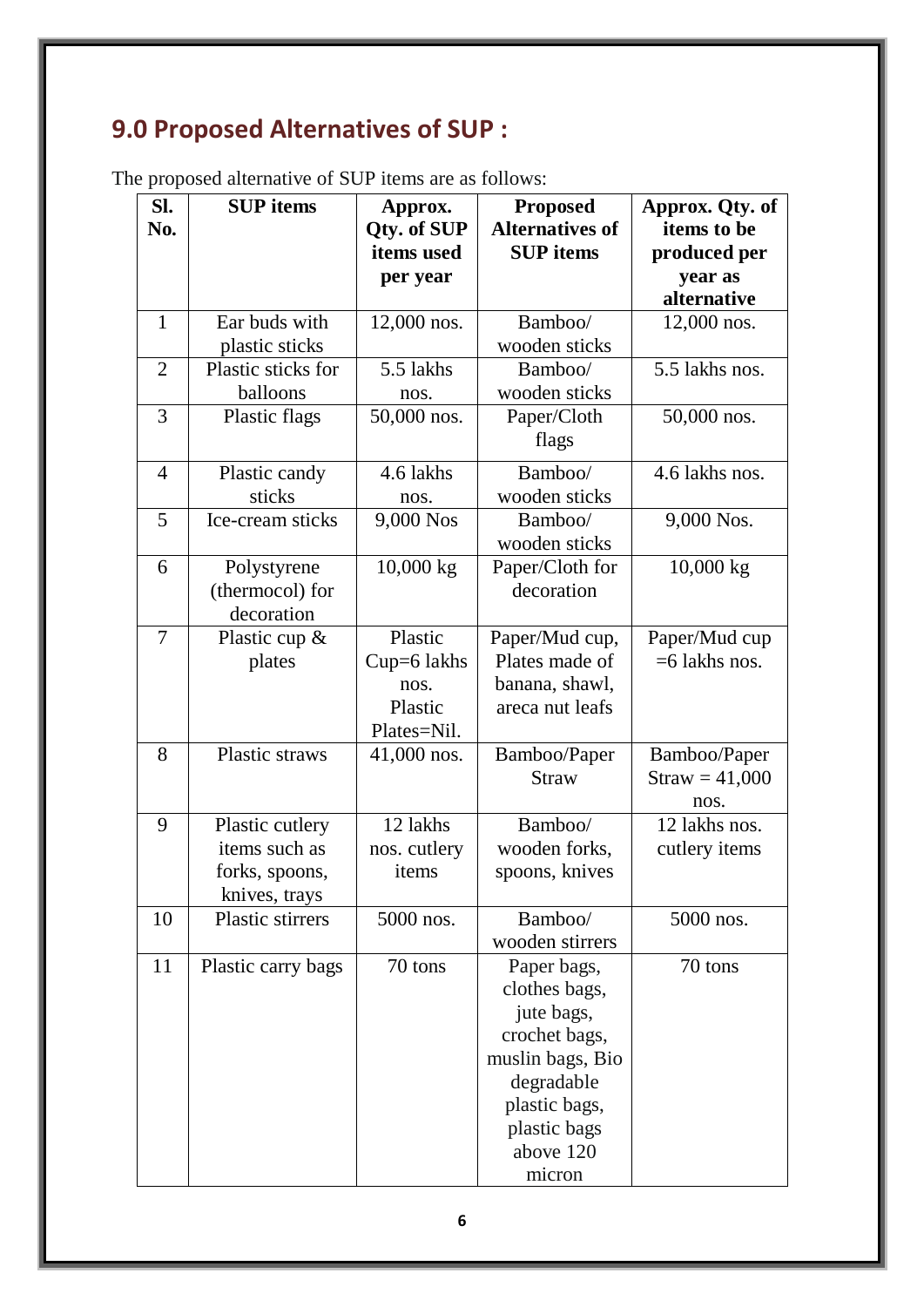## **10.0 Comprehensive Action Plan for Phasing out of Identified Single Use Plastic :**

The Ministry of Environment, Forests & Climate Change, Government of India has circulated standard guidelines for single use plastic including indicative action plan which suggests different set of actions that the States/UTs may take to minimize production and use of single use plastic. The indicative Thematic Areas have been covered under the Action plan are given below :

- Policy and regularity framework
- Institutional mechanism
- Management of littered single use plastic items
- Plastic waste management including single use plastics items
- Enforcement of ban imposed on the use of identified single use plastic items at District/ULB/GP level.
- Plastic recycling infrastructure and end of life disposal facilities
- Development and promotion of alternatives to prohibited single use plastic items and promoting innovation
- Data collection and monitoring mechanism
- Awareness generation and capacity building

The suggestive activities under each theme for phasing out of Single Use of Plastic throughout the State of Tripura are as follows:

| Sl.<br>No. | <b>Activity/Sub-activity</b>                                                                                                                                                                                                                                                        | <b>Nature of</b><br>activity | <b>Timeline</b> | <b>Responsible</b><br>Department /<br>Organization |
|------------|-------------------------------------------------------------------------------------------------------------------------------------------------------------------------------------------------------------------------------------------------------------------------------------|------------------------------|-----------------|----------------------------------------------------|
| 1.0        | <b>Policy and Regulatory Framework</b>                                                                                                                                                                                                                                              |                              |                 |                                                    |
| 1.1        | A Notification to be issued imposing<br>ban on the identified Single Use Plastic<br>items for the state with the provision of<br>monitory penalty for the whole state of<br>Tripura in accordance with the<br>notification dated 12.08.2021 issued by<br>the MoEFCC in this regard. | <b>Short Term</b>            | June, 2022      | Science,<br>Technology &<br>Environment            |
| 1.2        | A circular may to be issued for<br>procuring alternative items of banned<br>SUP items by the Government Offices<br>used in the Government<br>he.<br>tΩ<br>Office/Meetings/Programmes with a<br>priority to local manufacturers.                                                     | <b>Short Term</b>            | June, 2022      | Science,<br>Technology &<br>Environment            |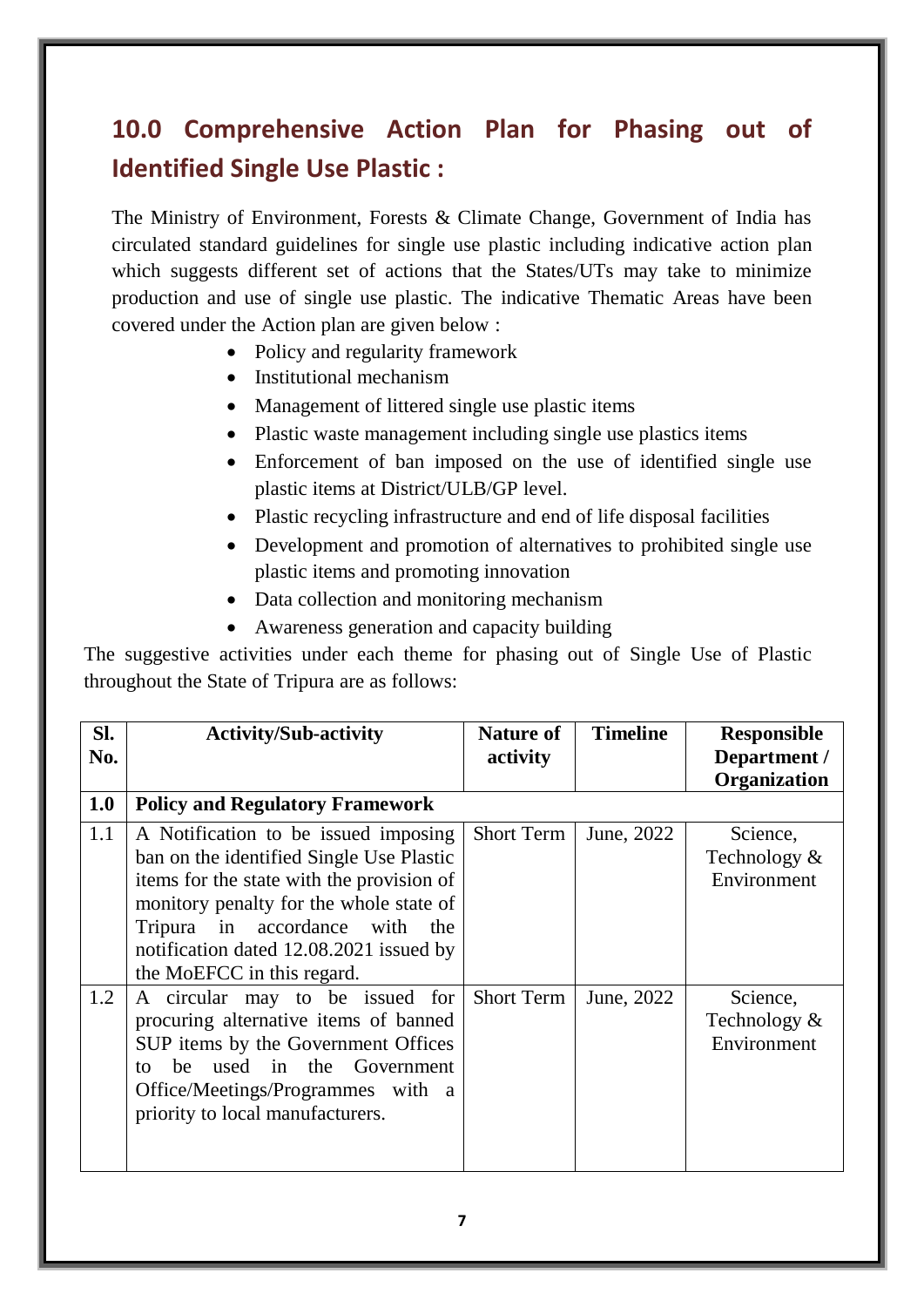| SI.<br>No. | <b>Activity/Sub-activity</b>                                                                                                                                                                                                                                                                                                  | <b>Nature of</b><br>activity | <b>Timeline</b>               | <b>Responsible</b><br>Department /<br>Organization                       |
|------------|-------------------------------------------------------------------------------------------------------------------------------------------------------------------------------------------------------------------------------------------------------------------------------------------------------------------------------|------------------------------|-------------------------------|--------------------------------------------------------------------------|
| 2.0        | <b>Institutional Mechanism</b>                                                                                                                                                                                                                                                                                                |                              |                               |                                                                          |
| 2.1        | Constitution of District, Sub-division<br>and Block Level Task Forces<br>for<br>enforcement<br>of<br>effective<br>the<br>implementation ban order of identified<br>Single Use Plastic with the specific<br>Term of Reference                                                                                                  | <b>Short Term</b>            | June, 2022                    | Science,<br>Technology &<br>Environment                                  |
| 3.0        | Enforcement of ban imposed on the use Identified Single Use Plastic Items                                                                                                                                                                                                                                                     |                              |                               |                                                                          |
| 3.1        | drives<br>enforcement<br>and<br>Regular<br>impose monetary penalty against the<br>manufactures, dealers, stockiest and<br>sellers only.                                                                                                                                                                                       | Continuous<br>Activity       | Continuous<br>Activity        | District /Sub<br>Divisional /<br><b>Block Level</b><br><b>Task Force</b> |
| 4.0        | <b>Plastic Recycling Infrastructure</b>                                                                                                                                                                                                                                                                                       |                              |                               |                                                                          |
| 4.1        | Entrepreneurship Development<br>for<br>setting up more plastic waste recycling<br>facilities including plastic product like<br>paver blocks etc manufacturing from<br>plastic waste to minimize plastic<br>wastes with an incentive scheme.                                                                                   | Continuous<br>Activity       | Continuous<br>Activity        | Industries &<br>Commerce,<br>CIPET-Agartala                              |
| 4.2        | Development of policy for use of<br>plastic wastes in road construction<br>works /carpeting works.                                                                                                                                                                                                                            | Short Term                   | June, 2022                    | $PWD$ ( $R & B$ )                                                        |
| 5.0        | Development, Manufacture and Promotion of Alternatives of Single Use Plastic<br><b>Items and Promoting New Innovative Ideas</b>                                                                                                                                                                                               |                              |                               |                                                                          |
| 5.1        | Development of new technology which   Continuous  <br>will provide adequate alternatives of<br>SUP and also to popularize them<br>among the entrepreneurs.                                                                                                                                                                    | Activity                     | <b>Continuous</b><br>Activity | Science,<br>Technology &<br>Environment                                  |
| 5.2        | Initiatives may be taken to design and<br>make the alternatives of SUP items<br>such as glass, cup, sticks etc. made of<br>bamboo and other suitable materials in<br>consultation with BCDI & NECTAR.                                                                                                                         | Continuous<br>Activity       | Continuous<br>Activity        | Science,<br>Technology &<br>Environment                                  |
| 5.3        | Providing<br>necessary<br>assistance<br>in<br>setting up of manufacturing units of<br>alternative items of SUP like bags<br>made of jute, cloth & compostable<br>plastics and other compostable items,<br>utensils made of bamboo, areca nut<br>Attention<br>leafs<br>of<br>the<br>etc.<br>entrepreneurs may be drawn through | Continuous<br>Activity       | Continuous<br>Activity        | Industries &<br>Commerce                                                 |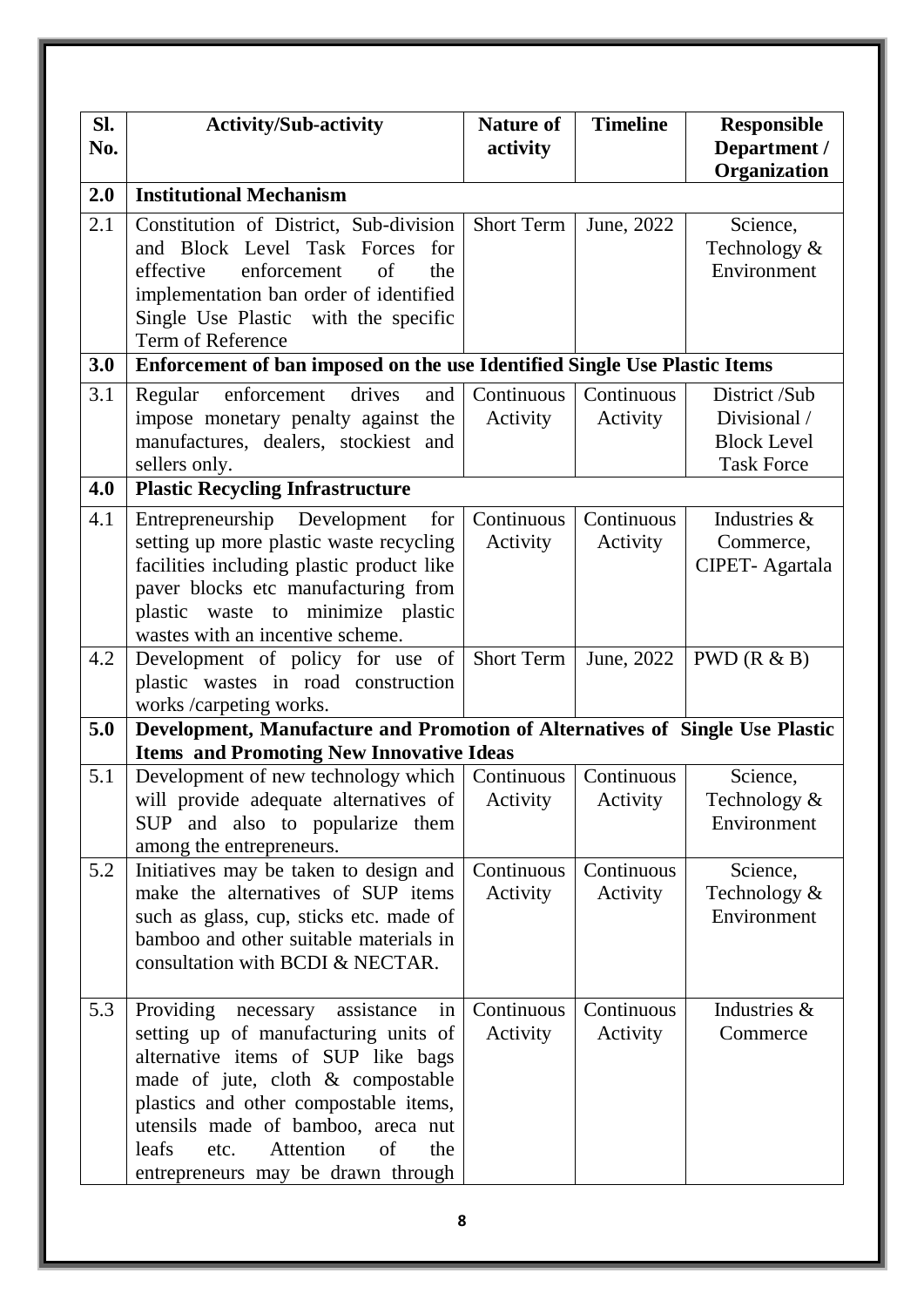| SI.<br>No. | <b>Activity/Sub-activity</b>                                                                                                                                                                                                                                                                                                                                                                                     | <b>Nature of</b><br>activity | <b>Timeline</b>        | Responsible<br>Department /<br>Organization                                                                          |
|------------|------------------------------------------------------------------------------------------------------------------------------------------------------------------------------------------------------------------------------------------------------------------------------------------------------------------------------------------------------------------------------------------------------------------|------------------------------|------------------------|----------------------------------------------------------------------------------------------------------------------|
|            | huge publicity.                                                                                                                                                                                                                                                                                                                                                                                                  |                              |                        |                                                                                                                      |
| 5.4        | Entrepreneurs may be encouraged to<br>set up industrial unit for making bio<br>degradable plastic carry bags, plastic<br>paver blocks from plastic waste and<br>other suitable alternative products of<br>SUP. Public notice may be issued in<br>this regard. Interested entrepreneurs<br>financial<br>facilitated with<br>be<br>may<br>incentive under various schemes and<br>also necessary Technical support. | Continuous<br>Activity.      | Continuous<br>Activity | Industries &<br>Commerce /<br>Information &<br><b>Cultural Affairs</b><br>/ CIPET-<br>Agartala                       |
| 5.5        | <b>SHGs</b><br>be<br>for<br>may<br>encouraged<br>manufacturing of alternative items of<br>banned SUP such as cup, plates, pots,<br>bags, thonga of different sizes using<br>paper and leaf of areca nut under<br>TRLM scheme. The products may be<br>popularize<br>promoted<br>and<br>for<br>marketing.                                                                                                          | Continuous<br>Activity.      | Continuous<br>Activity | Rural<br>Development<br>Department/<br>Urban<br>Development<br>Department<br>/Tripura Rural<br>Livelihood<br>Mission |
| 5.6        | At least one SHG may be identified<br>and trained in each ULBs providing<br>financial<br>incentive<br>to<br>start<br>manufacturing alternative items<br>to<br>SUP items in first phase, which may be<br>replicate further.                                                                                                                                                                                       | Continuous<br>Activity.      | Continuous<br>Activity | Industries &<br>Commerce /All<br>Urban Local<br><b>Bodies</b>                                                        |
| 5.7        | Capacity building for the entrepreneurs<br>encouraging making alternatives of<br><b>SUP</b> Items.                                                                                                                                                                                                                                                                                                               | Continuous<br>Activity.      | Continuous<br>Activity | <b>Skill</b><br>Development                                                                                          |
| 5.8        | (Frequently<br>FAQ<br>Asked<br>A<br>Questions) on various issues related the<br>banning order of SUP<br>and<br>its<br>alternatives may be developed and kept<br>in public domain                                                                                                                                                                                                                                 | <b>Short Term</b>            | June, 2022             | Science,<br>Technology &<br>Environment<br>/Tripura SPCB                                                             |
| 6.0        | <b>Data Collection and Monitoring Mechanism</b>                                                                                                                                                                                                                                                                                                                                                                  |                              |                        |                                                                                                                      |
| 6.1        | public grievance/complaints<br>Online<br>portal related to SUP issues                                                                                                                                                                                                                                                                                                                                            | Continuous<br>Activity.      | Continuous<br>Activity | Rural<br>Development<br>Department/<br>Urban<br>Development<br>Department                                            |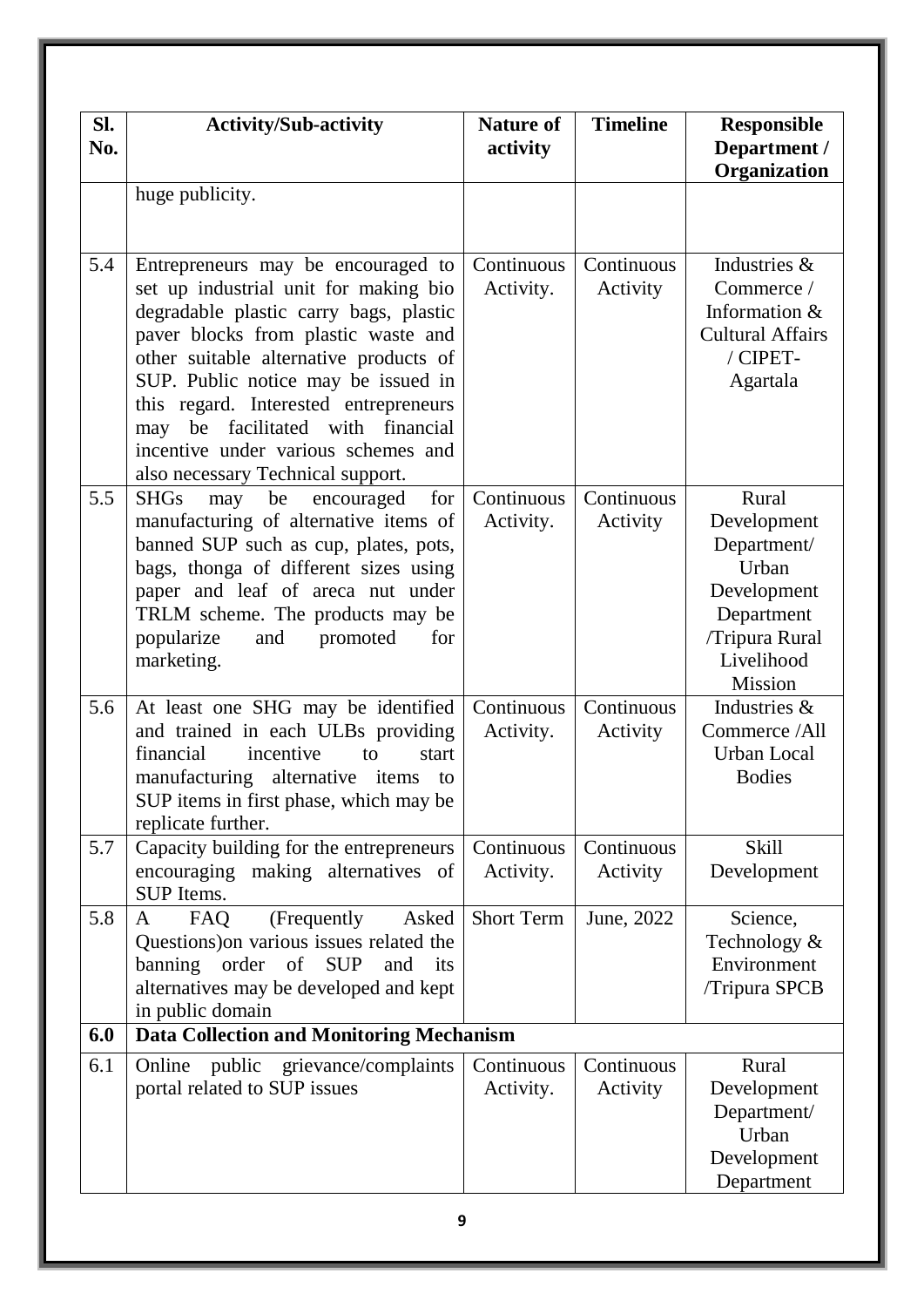| SI. | <b>Activity/Sub-activity</b>                                                                              | <b>Nature of</b> | <b>Timeline</b> | <b>Responsible</b>                  |
|-----|-----------------------------------------------------------------------------------------------------------|------------------|-----------------|-------------------------------------|
| No. |                                                                                                           | activity         |                 | Department /<br>Organization        |
| 6.2 | Science,<br>Technology<br>The<br>$\&$                                                                     | Continuos        | Continuos       | Science,                            |
|     |                                                                                                           | activity         | activity        | Technology &                        |
|     | Environment Department will look                                                                          |                  |                 | Environment                         |
|     | after the entire mission of phasing out                                                                   |                  |                 |                                     |
|     | of the Single Use Plastic as Nodal                                                                        |                  |                 |                                     |
|     | Department in terms of policy making,                                                                     |                  |                 |                                     |
|     | monitoring of implementation, explore                                                                     |                  |                 |                                     |
|     | the scope/ or develop new technology                                                                      |                  |                 |                                     |
|     | which<br>will<br>provide<br>adequate                                                                      |                  |                 |                                     |
|     | alternatives<br>of SUP<br>also<br>and<br>to                                                               |                  |                 |                                     |
|     | popularize<br>them<br>the<br>among                                                                        |                  |                 |                                     |
|     | entrepreneurs.                                                                                            |                  |                 |                                     |
| 7.0 | <b>Awareness Generation and Capacity Building</b>                                                         |                  |                 |                                     |
|     |                                                                                                           |                  |                 |                                     |
| 7.1 | Development of following IEC materials<br>on banning of SUP<br>as well as                                 | Continuous       | Continuous      | Information &<br>Cultural Affairs / |
|     | promotion of suitable alternative items                                                                   | Activity.        | Activity        | <b>TSPCB/All</b>                    |
|     | and ill effects of SUP and display of these                                                               |                  |                 | Urban Local                         |
|     | materials to generate awareness among the                                                                 |                  |                 | <b>Bodies</b>                       |
|     | people through social media, print and                                                                    |                  |                 |                                     |
|     | electronic media etc.                                                                                     |                  |                 |                                     |
|     | Leaflet: $50,000$ nos.                                                                                    |                  |                 |                                     |
|     | Posters: 20,000 nos.                                                                                      |                  |                 |                                     |
|     | Radio Jingles : 10 nos.                                                                                   |                  |                 |                                     |
|     | PVC Board: 3000 nos.                                                                                      |                  |                 |                                     |
|     | Script for drama : 10 nos.                                                                                |                  |                 |                                     |
| 7.2 | Mass sensitization on hazards of Single   Continuous   Continuous  <br>Plastics (SUP) highlighting<br>Use | Activity.        | Activity        | Information &<br>Cultural Affairs / |
|     | actionable points in the campaign                                                                         |                  |                 | <b>TSPCB/All</b>                    |
|     | through<br>electronic<br>print<br>$\frac{1}{2}$                                                           |                  |                 | <b>Urban Local</b>                  |
|     | media/leaflets/ short video<br>/radio                                                                     |                  |                 | <b>Bodies</b>                       |
|     | jingles/ distribution of cloth bags in the                                                                |                  |                 |                                     |
|     | market area/posters/ video competition                                                                    |                  |                 |                                     |
|     | the<br>youths/social<br>media<br>among                                                                    |                  |                 |                                     |
|     | campaign/ marathon for awareness                                                                          |                  |                 |                                     |
|     | against Single Use Plastic / involving                                                                    |                  |                 |                                     |
|     | eminent personalities as ambassadors.                                                                     |                  |                 |                                     |
|     | Alternatives of plastic carry bags like                                                                   |                  |                 |                                     |
|     | bio-degradable plastic/paper/cloth/jute                                                                   |                  |                 |                                     |
|     | bags may be distributed free of cost / at                                                                 |                  |                 |                                     |
|     | nominal cost at market places to                                                                          |                  |                 |                                     |
|     | discourage Single use Plastics and                                                                        |                  |                 |                                     |
|     | showcase the alternatives. The specific                                                                   |                  |                 |                                     |
|     | action are as follows:                                                                                    |                  |                 |                                     |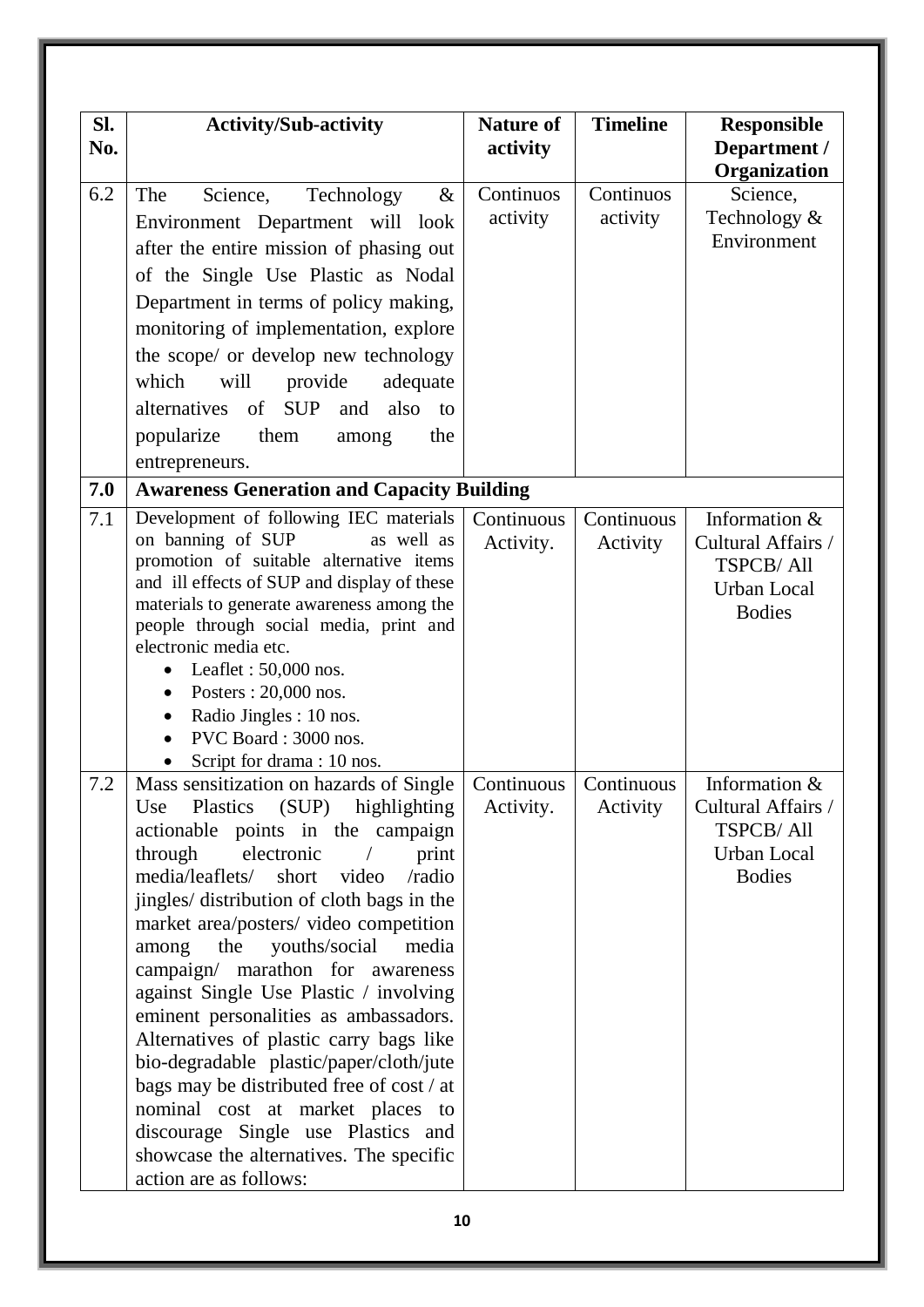| SI.<br>No. | <b>Activity/Sub-activity</b>                                                                                                                                                                                                                                                                                                                                                                                                                                                                                                                                        | <b>Nature of</b><br>activity | <b>Timeline</b>        | <b>Responsible</b><br>Department /<br>Organization                                               |
|------------|---------------------------------------------------------------------------------------------------------------------------------------------------------------------------------------------------------------------------------------------------------------------------------------------------------------------------------------------------------------------------------------------------------------------------------------------------------------------------------------------------------------------------------------------------------------------|------------------------------|------------------------|--------------------------------------------------------------------------------------------------|
|            | Radio Jingles: 2 nos. per month<br>Short Video: 2 nos. in local<br>language<br>Distribution of cloth Bags: 5000<br>$\bullet$<br>Nos. in the State<br>Marathon : 1 nos. in each<br>District.<br>Bio Degradable bag distribution<br>in markets: 100 Kgs in all<br>districts.                                                                                                                                                                                                                                                                                          |                              |                        |                                                                                                  |
| 7.3        | Awareness campaign on ban on Single<br>Use Plastic as well as its ill effects and<br>also promotion of alternatives of SUP<br>in educational institutions involving<br>Eco Clubs, youth organizations such as<br>NCC, NSS, NYK and other voluntary<br>organizations. All Eco clubs, NCC,<br>NSS, NYK shall organize at least one<br>campaign<br>month<br>the<br>every<br>on<br>following event :<br>Essay writing competition<br>Speech competition<br>Seminar<br>$\bullet$<br><b>Street Drama</b><br>Door To Door Campaign<br>Rally<br><b>Leaflet Distribution</b> | Continuous<br>Activity.      | Continuous<br>Activity | Education<br>(School) /<br>Education<br>(Higher) /<br>Sports &<br>Youth/TSPCB                    |
| 7.4        | The Public awareness and road show<br>organized through<br>be<br>civic<br>may<br>volunteers or NGOs to demonstrate the<br>banned and permitted SUP items in<br>terms of materials or thickness in<br>micron unit with a frequency of one<br>month<br>in<br>programme<br>each<br>per<br>subdivision.                                                                                                                                                                                                                                                                 | Continuous<br>Activity       | Continuous<br>Activity | Science,<br>Technology &<br>Environment /<br>Information &<br>Cultural Affairs /<br><b>TSPCB</b> |
| 7.5        | Mass sensitization on ban on Single<br>Use Plastic as well as its ill effects and<br>also promotion of alternatives of SUP<br>in various markets, shopping malls, rail<br>station, bus station etc. involving<br>NGOs/voluntary organizations at least<br>one programme per month on the                                                                                                                                                                                                                                                                            | Continuous<br>Activity       | Continuous<br>Activity | Information &<br>Cultural Affairs /<br>All Urban Local<br>Bodies /<br><b>TSPCB</b>               |